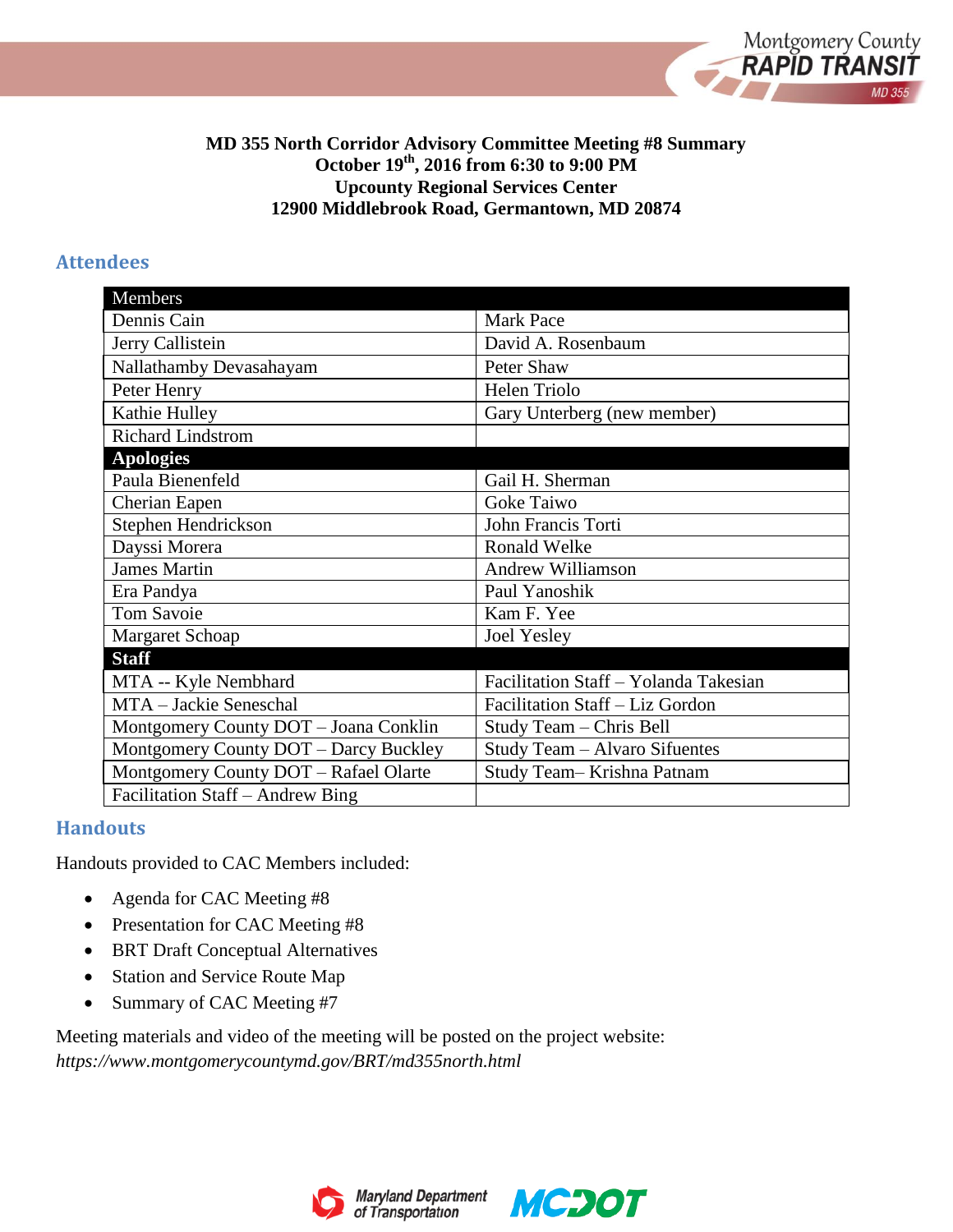

# **Introduction**

Facilitator Yolanda Takesian welcomed attendees, introduced meeting content, and outlined the agenda. She explained that the meeting was the first of a two-part review of the analysis of BRT alternatives; this meeting would include an open house format by topic area for members to understand the analysis performed. The next meeting will include a shorter presentation and working session to receive member input on which alternatives can be removed from consideration or refined to move to the next stage of more detailed study.

# **Corridor Planning Process**

Kyle Nembhard recapped the process from the last meeting in the Spring of 2016. Since then, the project team has been testing at a high level four BRT conceptual alternatives for the corridor (Alternatives 3A, 3B, 4A, and 4B). At the conclusion of this phase of study, the team will have refined and selected the alternatives that will advance to the next, more detailed round of analysis. In the next phase of study, which will last approximately two years, the study team will perform more in-depth analysis on the refined and selected build alternatives, along with the No Build (Alt. 1) and the Transportation Systems Management (Alt. 2) Alternatives.

This CAC meeting and the next one will provide opportunities for the members to offer comment that will help staff refine and select the BRT Build Alternatives for testing.

Kyle provided a refresher on some of the materials introduced last spring regarding the Conceptual Alternatives. The Conceptual Alternatives are composed of three main components:

- **1. Running way:** The general options being considered for Build Alternatives are median-running and curb running BRT, with variations as to whether to terminate BRT service at Grosvenor or continue to Bethesda, and whether to continue north of Middlebrook Road on MD 355 or on Observation Drive. There are a few specific locations where modified runningway configurations, like a bi-directional section, are being considered.
- **2. Station location:** Since the beginning of the summer some initially proposed station locations based on the Countywide Transit Functional Master Plan have been either consolidated or eliminated based on CAC feedback,.
- **3. Service plan:** The service plan, which was included as a handout, is the same for all alternatives and follows the termini based on the proposed BRT alternative.

*(Comment)Redgrave Place is in the Clarksburg Historic District; it's shown as a possible terminus, but the BRT could never get all the way there because the road can't be widened in the historic district.* 

(Response) The project team understands that this is a concern and will be discussing historic resources and property impacts during the next meeting when members will also be asked to provide input on which alternatives should be moved into the next phase of detailed study.

*(C)The Historic District problem should be solved first, before adding BRT, since traffic is already untenable on 355 in Clarksburg.*



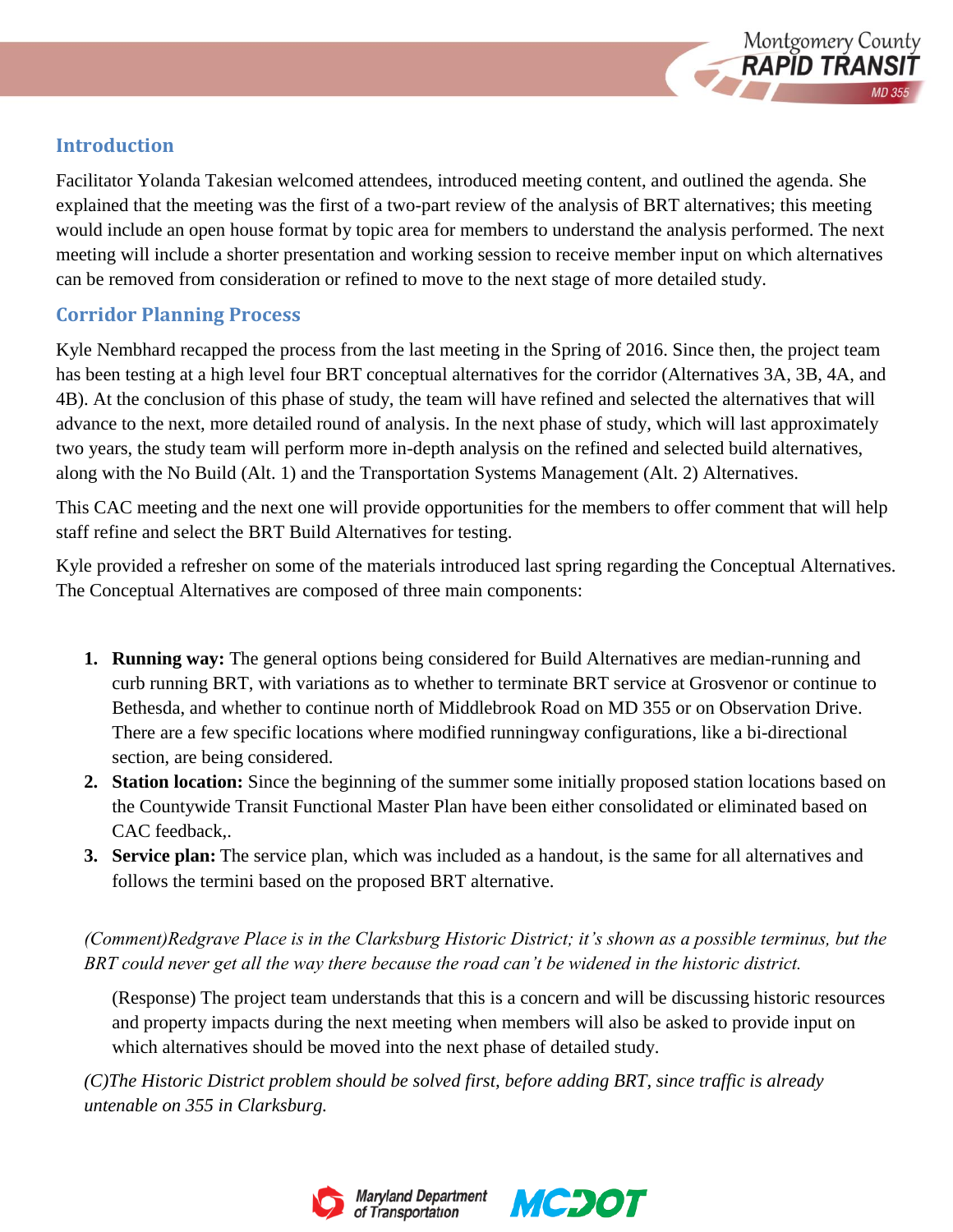

Montgomery County<br>**RAPID TRANSIT** 

*(Question) Will we be able to discuss project scheduling and timing in relation to other planned road and transit construction projects?* 

(R) Yes, again, at the breakout discussion.

## **Screening Criteria Results**

Alvaro Sifuentes reiterated that this meeting would focus only on the results of comparing the BRT Build Alternatives. The four BRT Build Alternatives were compared to one another, on a high level, based on six screening categories. This meeting's screening categories show how the alternatives performed for Transit Ridership, Travel Times, Person Throughput, and Accessibility. The next meeting will add Costs and Property Impacts to the performance discussion. He explained the concepts of person throughput which refers to how many people each section of roadway is expected to move under each alternative, and accessibility, which refers to the projected number of additional households that have access to jobs and activity centers due to the installation of the BRT alternative.

Alternatives are being compared to one another and presented as "higher," "medium," or "lower." The higher, medium, lower ranking is based on the standard deviation of the results. This same methodology was used throughout all screening criteria and would account for small and large variability in the results. During the next phase of study, specific numbers will be presented after detailed analysis is performed. This higher level discussion was designed to allow this meeting to focus on what elements of the BRT alternatives tested should be dropped from further consideration and what elements should continue to be studied.

The analysis presented at this meeting answers six questions at a high level.

- How does Observation Drive compare to Maryland 355, in the northernmost end of the study corridor?
	- o Observation Drive has higher ridership.
	- o Lower congestion would allow the BRT to operate quickly in mixed traffic on Observation Drive.
	- o Important activity centers are planned along Observation Drive.
- How do the two southern termini (Bethesda and Grosvenor) compare?
	- $\circ$  15 percent of the ridership is generated by extending service South of Grosvenor. This is true both in that portion and in the central portion of the corridor, north of Grosvenor, because it provides greater access to important activity centers.
- What is causing differences in ridership for new BRT service between BRT alternatives?
	- o Higher ridership along Observation Drive alignment (greater number of large trip generators).
	- o Extending service to Bethesda increases ridership by expanding the BRT market and providing access to additional activity centers.



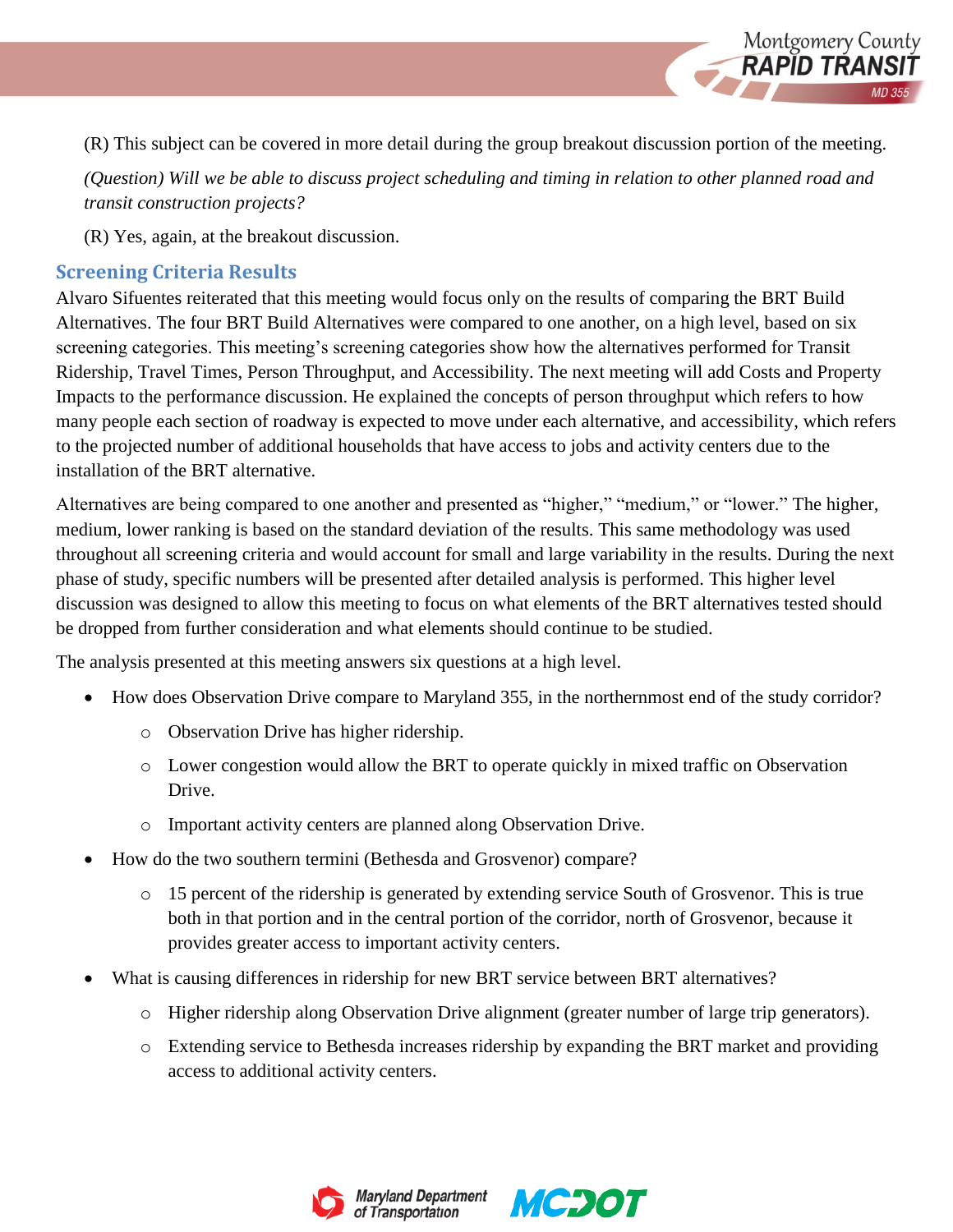

- o In general, the median running way sections have shorter BRT travel times generating higher ridership within those sections.
- What are the effects of lane repurposing?
	- o Transit person throughput increases on all alternatives and all alignment sections compared to the No Build alternative.
	- o In general, total person throughput decreases in sections where lane repurposing is being proposed due to a decrease in auto person throughput (caused by increased traffic congestion).
- How does the bi-directional section operate?
	- o It creates longer travel times due to buses having to wait to pass one another.
	- o Longer travel times lower the ridership projections.
- How do the median vs curb running ways compare?
	- o Median options result in shorter BRT travel times, in general.
	- o Median alternatives also generate higher ridership.

*(Q) Would we only be building one or the other alignment on the north end, Observation Drive or MD 355?*

(R) We can continue studying both alignments north of Middlebrook Road. At this stage the question is whether or not we have enough information to drop anything from further consideration.

*(Q) Where do the ridership assumptions come from?*

(R) These are based on the regional model. All the results presented today are model-based results that either come from the regional model or a VISSIM model used for travel times purposes.

*(Q) Observation Drive has the CCT planned on it, so it wouldn't have to operate in mixed traffic would it?*

(R) If the CCT is built, this BRT would take advantage of that separated right of way. Until then, the assumption is that it will operate in mixed traffic because the projected traffic doesn't warrant a designated right of way for the BRT.

(*C) When Observation Drive is built it will pull traffic off of MD 355, causing more traffic for the BRT to be stuck in.* 

*(C) If you take BRT to the Clarksburg Outlets, lots of people will use it, but you'll need to provide significant park and ride capability.* 

*(C) Getting BRT service through Bethesda is going to be challenging; the road is nearly impassible as it is.*

(R) Yes. It is possible that section will operate no faster than a standard bus. This will be further analyzed.

*(C) Zoning changes for the Bethesda Sector Plan allows taller buildings and upcoming development could be a wildcard trip generator.*